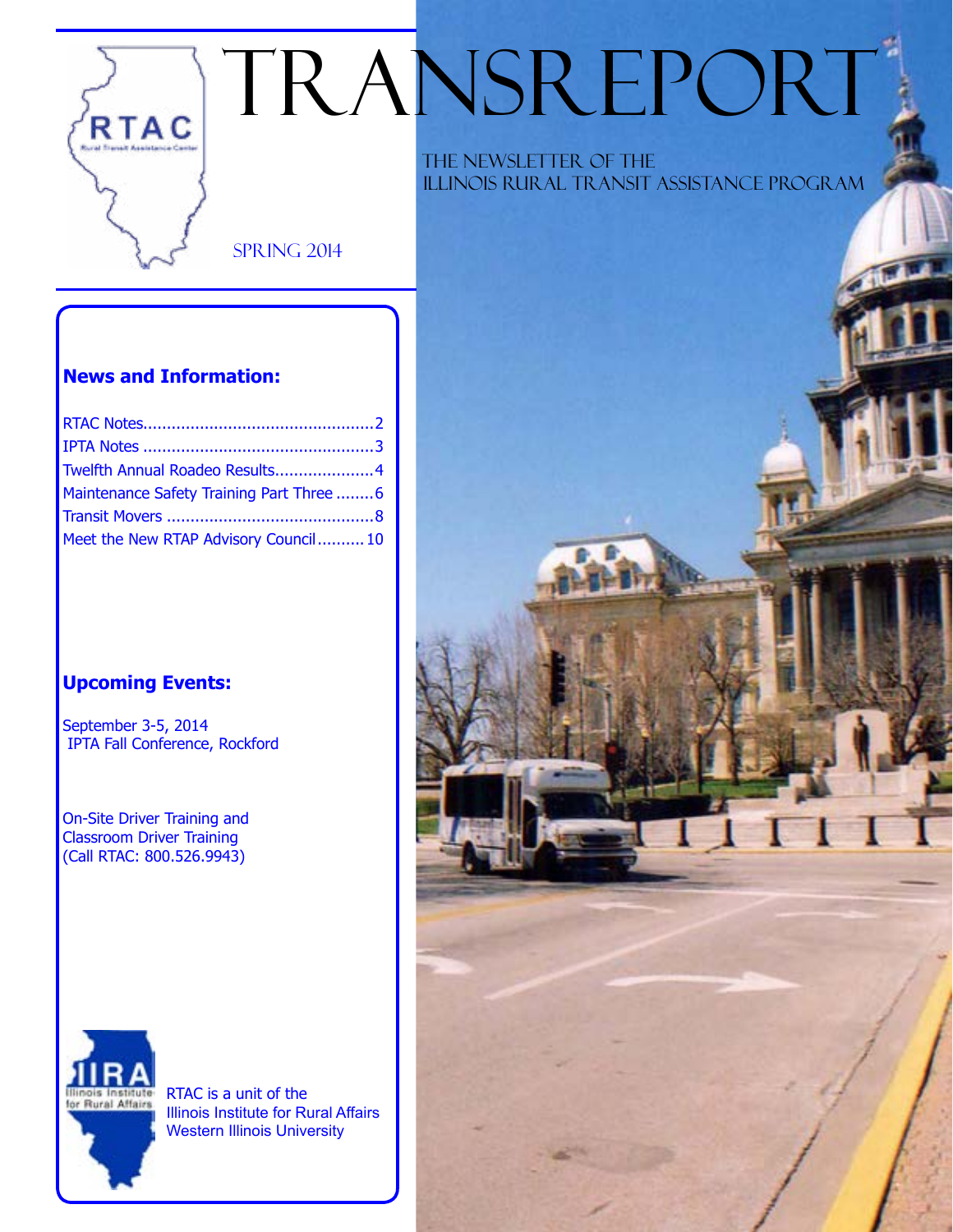#### **RTAP Advisory Council**

**Tom Zucker**, Chair tzvac@aol.com Voluntary Action Center 1606 Bethany Road Sycamore, IL 60178 815.758.3932

#### **Tia Marie Blakeman**

tia.piattran@gmail.com Piatt County Public Transportation 1921 N. Market Street Monticello, IL 61856 217.762.3111

#### **R. Jean Jumper**

managingdirectorwcmtd@frontier.com West Central Mass Transit District 1120 W. Walnut St. Jacksonville, IL 62650-1131 217.245.2900

#### **Maureen Mann**

mmann@smtdil.com Shawnee Mass Transit District 1001 W. Vine Street Vienna, IL 62995 618.658.8384

#### **Tori McDaniel**

tori.mcdaniel@ridewcpt.net Whiteside County Public Transportation 1207 West Ninth Street Sterling, IL 61081 815.625.7433

#### **Sheila Niederhofer**

sniederhofer@southcentraltransit.org South Central Transit 1616 East McCord Centralia, IL 62801 618.532.8076

#### **Kim Taylor**

kimt@fayco.org FAYCO Enterprises, Inc. Administration Center 1313 Sunset Drive Vandalia, IL 62471 618.283.0638

#### **Bert Weber**

bert.weber@illinois.gov Illinois Department on Aging, Division of Home & Community Services One Natural Resources Way, Suite 100 Springfield, IL 62702-1271 217.785.3364

#### **Sherey Zerbian**

szerbian@grundyco.org Grundy County Transit System 1320 Union Street Morris, Illinois, 60450

Western Illinois University J.R. Thompson Center, Suite 6-600 100 W Randolph Chicago, IL 60601 312.793.2110

## **RTAC Notes**

When I was a kid I thought it would be cool to see a tornado first hand. My juvenile thought process convinced me that after getting a good look at the twister I could easily get out of its path. Today, I don't want to witness a tornado and certainly don't want to have to make a split second decision on how to evade it. And after all these years living in the Midwest, I am amazed that many folks still don't understand the difference between a tornado watch and tornado warning. Depending on the amount of caffeine I've had, sometimes I still need to think about it.



While watching a Weather Channel report on the fallacy of taking shelter under an overpass when a

tornado is approaching, it scared me that I had to think about the correct procedure in that situation, that I knew too little about tornado response. Using a variety of sources, I came up with a list of tornado facts and myths.

#### Facts:

- A tornado can occur at any time, but most often between 3 pm and 9 pm.
- A typical tornado only lasts a few minutes.
- Winds are stronger under a bridge (wind tunnel effect).
- Wind speeds can reach 200 mph (higher above ground level, but approaching 0 MPH at ground!).
- Seek shelter in a sturdy, well-constructed building. Another alternative is to lie flat in a ditch, ravine, or below grade culvert.
- If you seek shelter in a building, try to get to an interior room on the lowest floor, under a staircase, I-beam, or sturdy piece of furniture.

#### Myths:

- Cars can travel faster than the average tornado, so it is better to outrun the tornado than to seek shelter. **For various reasons (some tornadoes move faster than cars, cars can be heavily damaged by even weak tornadoes, cars can be thrown long distances in violent tornadoes, driving is difficult due to accompanying hail and flooding rains) seeking shelter is best. One exception is that mobile home residents, given sufficient advance warning, should drive to the nearest secure shelter during a tornado warning.**
- The northeast or east part of the building is the least safe. **Actually, the section of the building in the direction of the tornado's approach is the least safe.**
- Opening windows helps equalize pressure. **Actually, the atmospheric pressure in the eye of the tornado is only 10% less than the body of the tornado. Opening windows in advance of a tornado wastes time that**

**—RTAC Notes continued on page 12**

#### **Rural Transit Assistance Center (RTAC) Staff**

815.941.3400 **Edward Heflin**, CCTM, manager, EL-Heflin@wiu.edu **John Edmondson**, transit coordination assistant, John.Edmondson@illinois.gov Non-Voting Member **Mable Kreps**, transit specialist, MR-Kreps@wiu.edu<br> **John Edmondson** Carol Montague transit coordination assistant CA-**John Edmondson**<br>JD-Edmondson@wiu.edu<br>Jacqueline Waters transit specialist JS-Waters@wiu.edu Jacqueline Waters, transit specialist, JS-Waters@wiu.edu Macomb: Telephone: 800.526.9943 Fax: 309.298.2162 RTAC Web Site: www.iira.org/outreach/rtac.asp RTAC E-mail: rtac@wiu.edu Chicago: (John): Telephone: 312.793.2110 Fax: 312.793.1251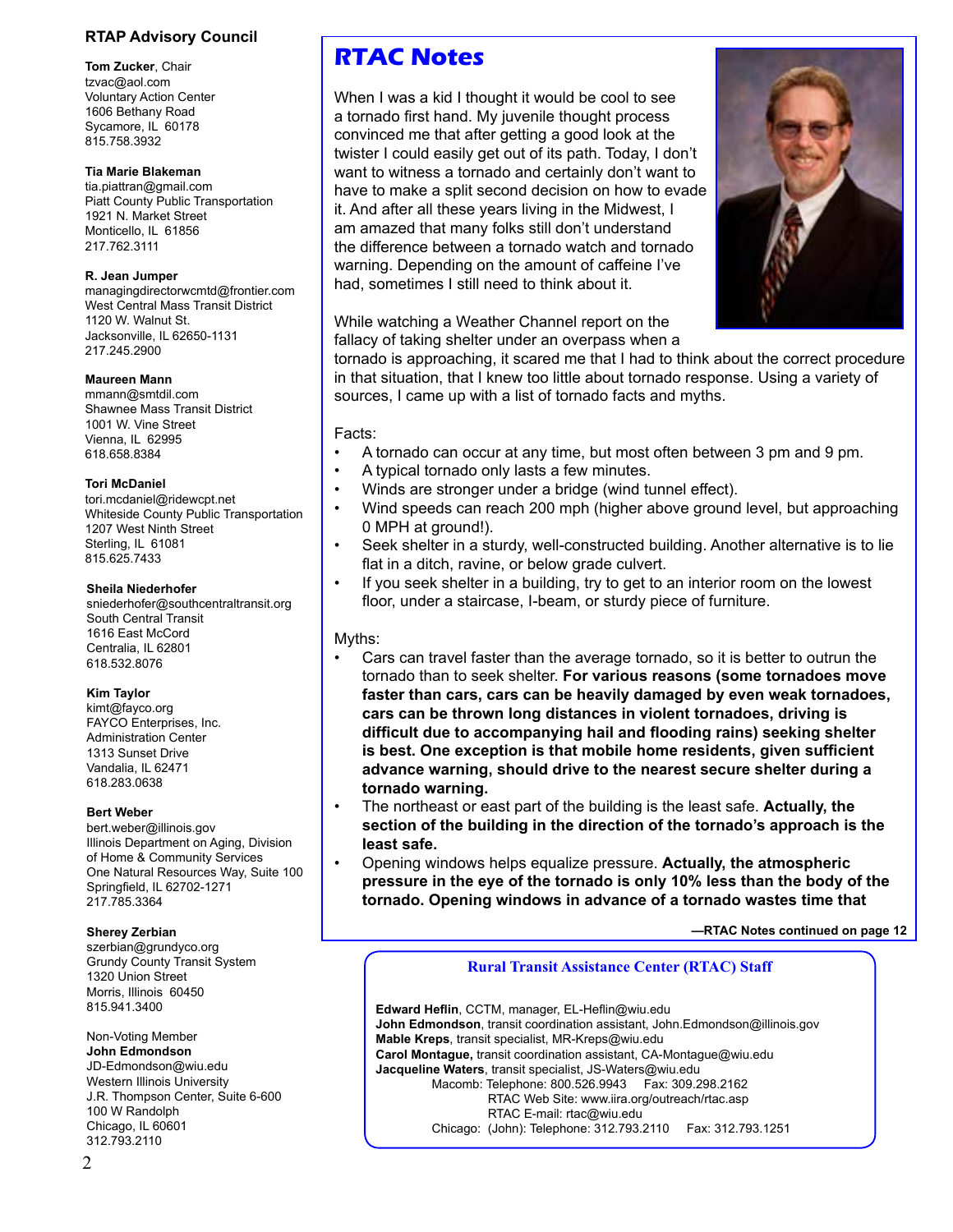## **IPTA Notes**

### **Asking Congress to Support Meaningful Patent Reform Legislation**

An issue that IPTA has been working on in Congress recently is patent reform. Patent trolls—shell companies that purchase patents with no intention of innovating or inventing but in suing those who do—have been crippling transit agencies and small business with which transit agencies partner with meritless threats.

To move America forward, U.S. transit agencies can no longer be threatened by frivolous lawsuits from brazen patent trolls. They are draining time, money, and resources that would be better used on deploying high-efficiency buses, investing in improved light and commuter rail systems or enhancing public transit options throughout the country.



The US Senate Judiciary Committee has been considering reforms to our patent system. In March we spent time in Washington D.C. meeting with Senator Durbin, Senator Kirk, and several congressmen to ask them to pass meaningful patent reform legislation immediately. The House has already passed a bill. Without a change in the law, patent trolls will continue to wreak havoc on transit agencies and all types of businesses. They have already sucked \$80 billion out of the U.S. economy and show no signs of stopping.

In Illinois, transit agencies provide rides to millions of passengers every year, getting residents, students, workers, and visitors where they need to go. We are proud to provide transportation across our state, reducing congestion on our roads. We want to continue creating positive transit experiences and innovative technology for customers, but are worried we will be derailed by bogus patent infringement claims from patent trolls. A number of Illinois systems have been targeted by trolls, including Metra, the Champaign-Urbana Mass Transit District, and Rock Island County MetroLink—all of whom settled rather than pay cumbersome legal fees.

The fact is transit systems are run by public money and they are at a disadvantage to defend themselves from frivolous lawsuits by patent trolls. When they are forced to defend themselves or settle meritless lawsuits, it comes at the expense of taxpayers at a time when public transit needs are great. And it's not just transit agencies. All types of businesses, including manufacturers, restaurants, tech firms, retail stores, coffee shops and many more have suffered from the attacks of patent trolls.

The approach patent trolls take is deceptive and misleading. That is the business model of the troll—threaten people into settling for large sums. They are not inventors. They are not entrepreneurs. In fact, many are owned by venture capitalists looking to make quick returns. The trolls send vague demand letters and take a shotgun approach in their accusations. These threats are expensive and time consuming and deprive agencies of key resources we need to serve our customers. Congress has spent a great deal of time and resources making investments in transit projects across the country, and we want to see that trend continue without the distraction and threat of trolls.

To combat this loss of resources and innovation, we are urging Congress to support critical solutions to end the abusive practices of patent trolls. Meaningful patent reform should make the Covered Business Method (CBM) available to all industries, including transit, which is not currently protected. Only financial services companies have the benefit of a second set of eyes at the Patent and Trademark Office. Reforms should also require holding companies with no assets, who do the dirty work for patent trolls, to put up a bond to ensure victims are paid when they win in court.

We are joining with a broad coalition of other businesses and organizations in supporting patent reform. Our stories aren't unique. This issue affects the entire country. We believe reform will strengthen the patent system and ensure American transit agencies continue to be leaders in the fields of innovation and technology. Without reform, patent trolls will continue their attacks on transit agencies and all types of businesses across the country.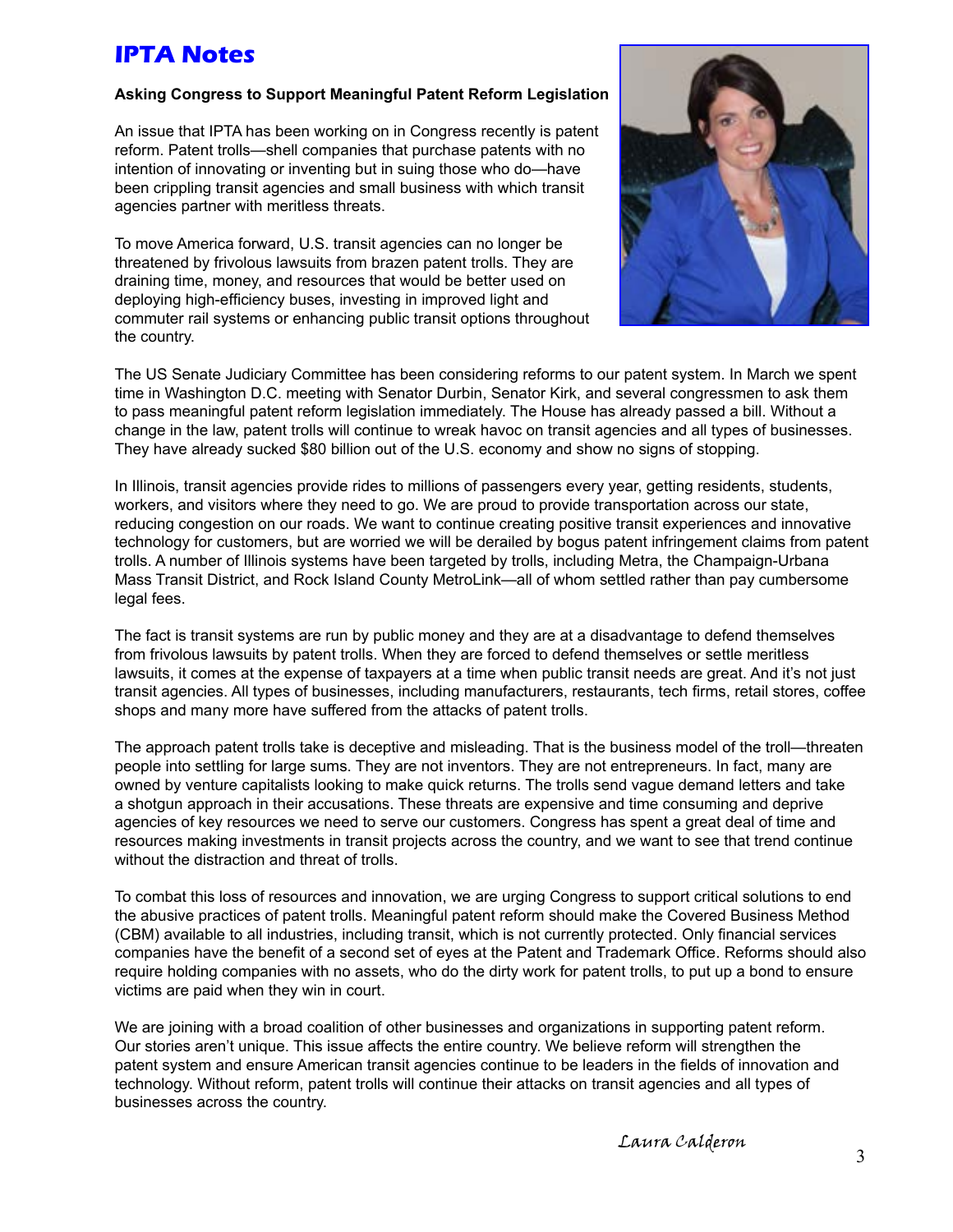## **Twelfth Annual Illinois Paratransit Roadeo**

On Saturday, April 26, 2014, the Rural Transit Assistance Center hosted the Twelfth Annual Illinois Paratransit Roadeo at the Sangamon Fairgrounds in New Berlin, Illinois.

We congratulate each participant on their individual performance.

Of the 34 contestants and eleven transportation agencies represented, 21 (denoted by \*) were first time participants:

**Access Springfield:** Frankie Harris, \*Ralphell Jackson **Central Illinois Public Transportation:** \*Nick Briggs, \*Angie Pride

**Chillicothe Township:** \*Ray Radley

**Futures Unlimited:** Dan Faust, Delbert French, Bryce Kirwan, Nancy Lefler, Robin Meckley, \*Stephanie Weissmann **McDonough County Public Transit:** Pat White, \*Kyle Waller **MV Transportation – CountyLink:** \*Doug Haage, Brian Hiatt **Rich Township:** \*Laurent, \*Carol Marshall

**Rides Mass Transit District:** \*John Heckel, \*Jill Lyons, \*Charlie Wade



**Shawnee Mass Transit District:** \*John Dewitt, \*Mary Law, \*Kim Pind, \*Tony Smith, \*Eric Tellor **South Central Mass Transit District:** Anthony Gilio, Jamie Maltman\*, Ruth Mateycak, \*Richard Parker, \*Drew Sanders, Larry Vancil

**Voluntary Action Center, Sycamore:** Bill Gulke, Maurice Kempton, \*Jessica Martin **Voluntary Action Center, Kendall Area Transit:** \*Charles Sondgeroth



The Twelfth Annual Illinois Paratransit Roadeo Participants

**Overall (scores from all categories combined) Winners: First Place:** Bill Gulke **Second Place:** Timothy (Pat) White **Third Place:** Dan Faust **Novice Award:** Richard Parker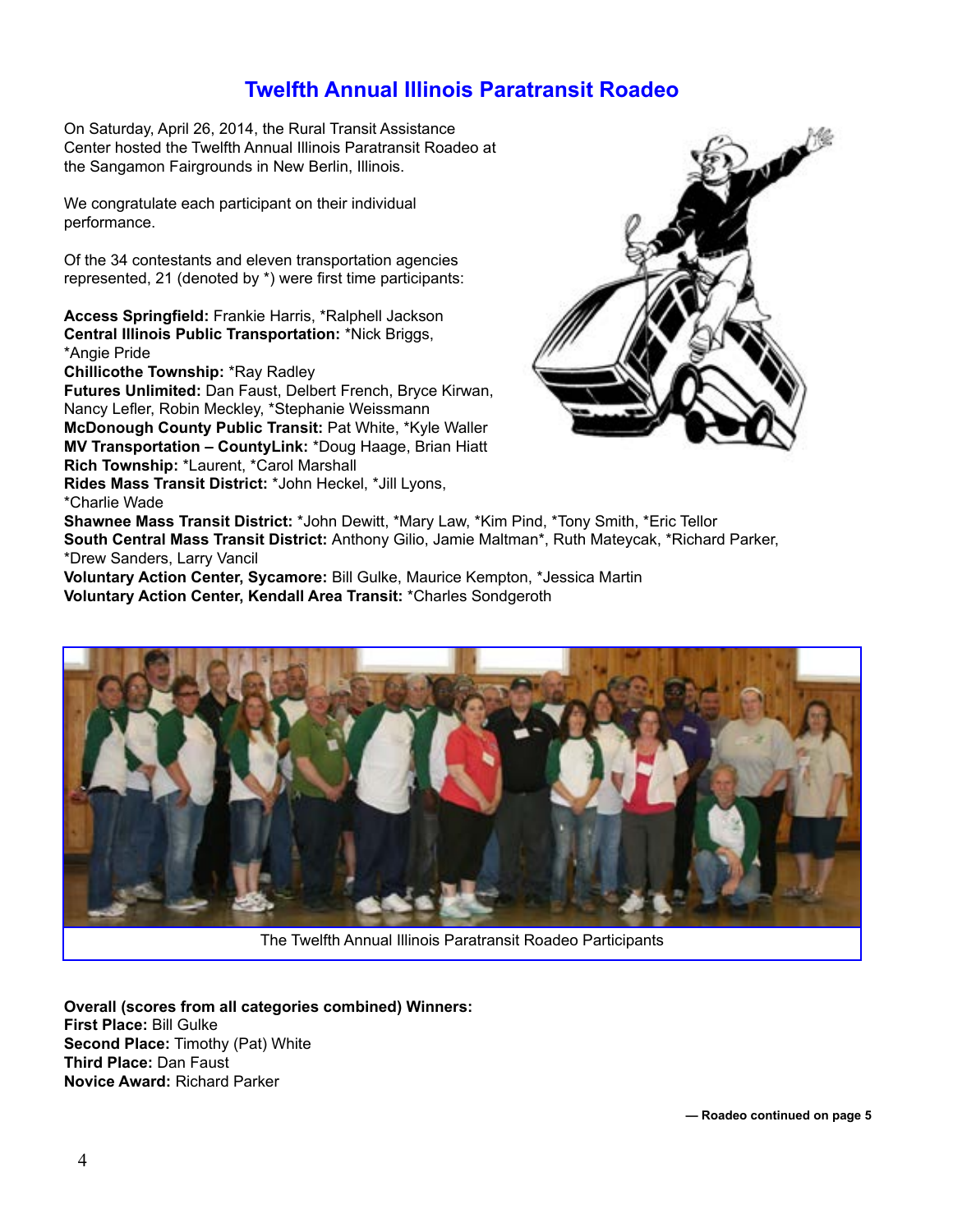

Timothy (Pat) White, Bill Gulke, Richard Parker, Dan Faust, and Ralphell Jackson

**Category Winners: Driving:** Richard Parker **Pre-Trip Inspection:** Dan Faust **Wheelchair Securement:** Bill Gulke **Written Test:** Ralphell Jackson

**"The only people with whom you should try to get even are those who have helped you."** -- John E. Southard

. Many thanks to our volunteers:

**Friday set-up:** Randy Barrow, Jeff Stark, Edward Heflin, Carol Montague, and Jacqueline Waters **Roadeo Marshall:** Edward Heflin

**Saturday set-up and event judges:** Bob Bugger, Nancy Bugger, Vicki Clift, Adrienne Dewitt, Ron Flynn, Brad Gibbs, JD Hodges, Sara Hodges, Debra King, Mable Kreps, Jo Leinenbach, June Leinenbach, Janet Martin, Carol Montague, Paula Neaveill, Leroy Niederhofer, Sheila Niederhofer, Bob Patterson, Patricia Peters, Nelson Pruitt, Deb Salisbury, Jim Salisbury, Jeff Stark, Erin Trojniar, Jacqueline Waters, Renae White

**Score keepers extraordinaire:** Bert Weber and Carol Montague

**Award Presenter:** Edward Heflin

**Sponsors:** Tom Boldwin, Midwest Transit (prize money) and IDOT (trip for first place overall winner to participate in the CTAA National Roadeo)

#### **The Community Transportation Association of America (CTAA) National Roadeo**

On Saturday and Sunday, June 7-8, Bill Gulke, our first place winner, will represent Illinois at the CTAA National Roadeo in St. Paul, Minnesota. Good luck Bill! Keep your tires between the ditches!



**— Roadeo continued on page 12**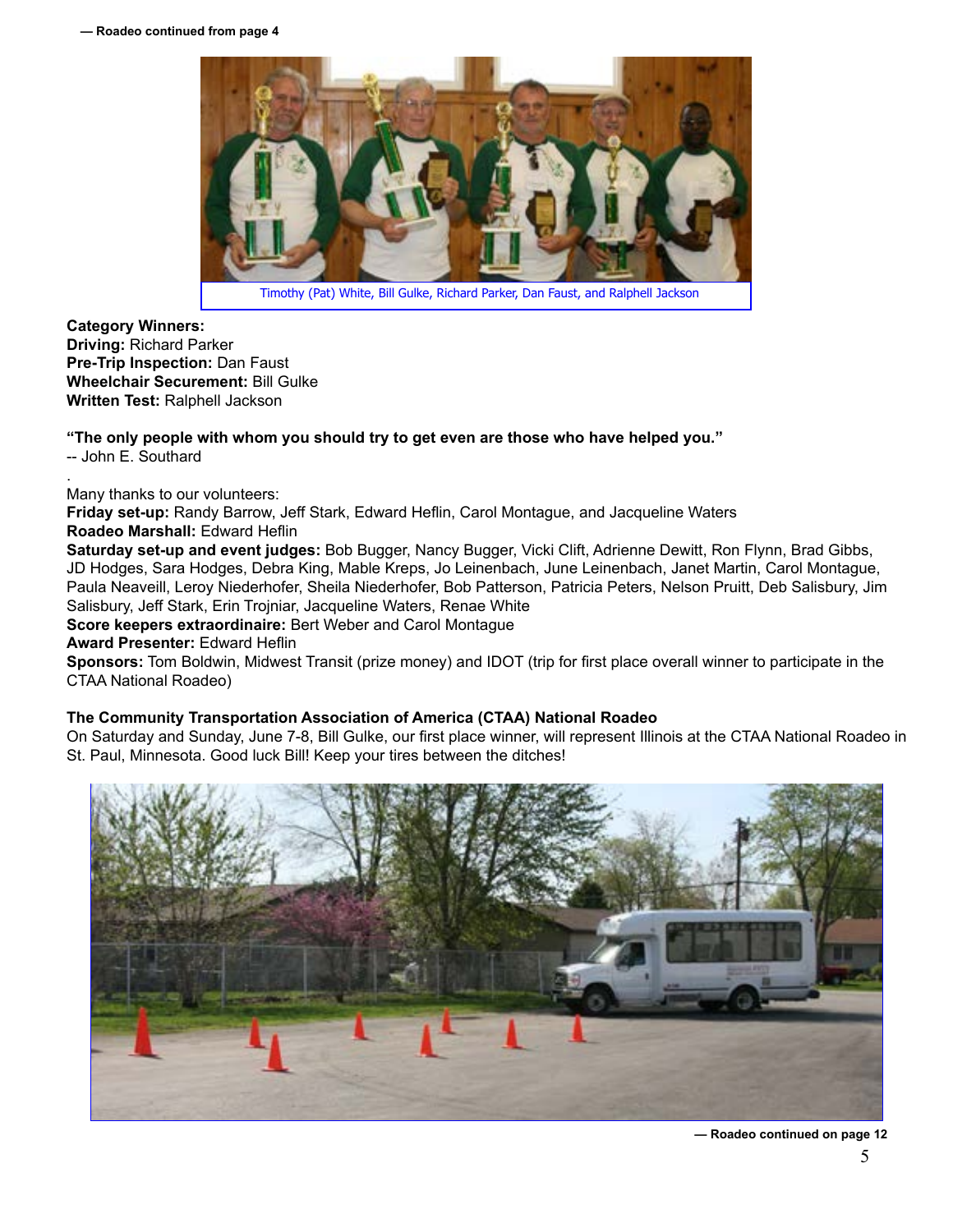## **Maintenance Safety Training Part Three By Springfield Mass Transit District (SMTD)**

This is the third in a series of maintenance/safety tips culled from presentations by the Springfield Regional Maintenance Center (RMC) at the annual maintenance workshops sponsored by RTAC. The Springfield RMC operates out of Springfield Mass Transit District (SMTD) Maintenance Facility.

Maintenance superintendent Earl Amos leads the nineteen technicians at SMTD who have a combined 268 years of experience. All of the techs are trained on SMTD mainline buses as well as the para-transit buses. Anytime a vehicle is worked on, whether it is SMTD's or not, SMTD is responsible for the safety of that vehicle. If a safety issue is found on an outside agency's vehicle, SMTD either fixes it or the agency signs a waiver. The SMTD techs don't know when they will see that vehicle next, so they want it to be 100 percent right when it leaves the shop.

Part Three covers vehicle exterior by technician Cory Melcher, and heating and air conditioning by technician Aaron Beck.



### **Vehicle Exterior**

This is a picture of one of our Access Springfield buses that has been serviced and put away for the night. This particular bus is a 2003 with over 210,000 miles on it. At SMTD, cleanliness is a very important part of our maintenance program. I realize that not everyone has a bus wash at their disposal, but the bus still needs to be washed as often as possible. In the winter, this is even more important to keep the salt off of the bus. The salt and sodium chloride that is use on Illinois roads is extremely corrosive. A wash with under-body wash is preferred in the winter time.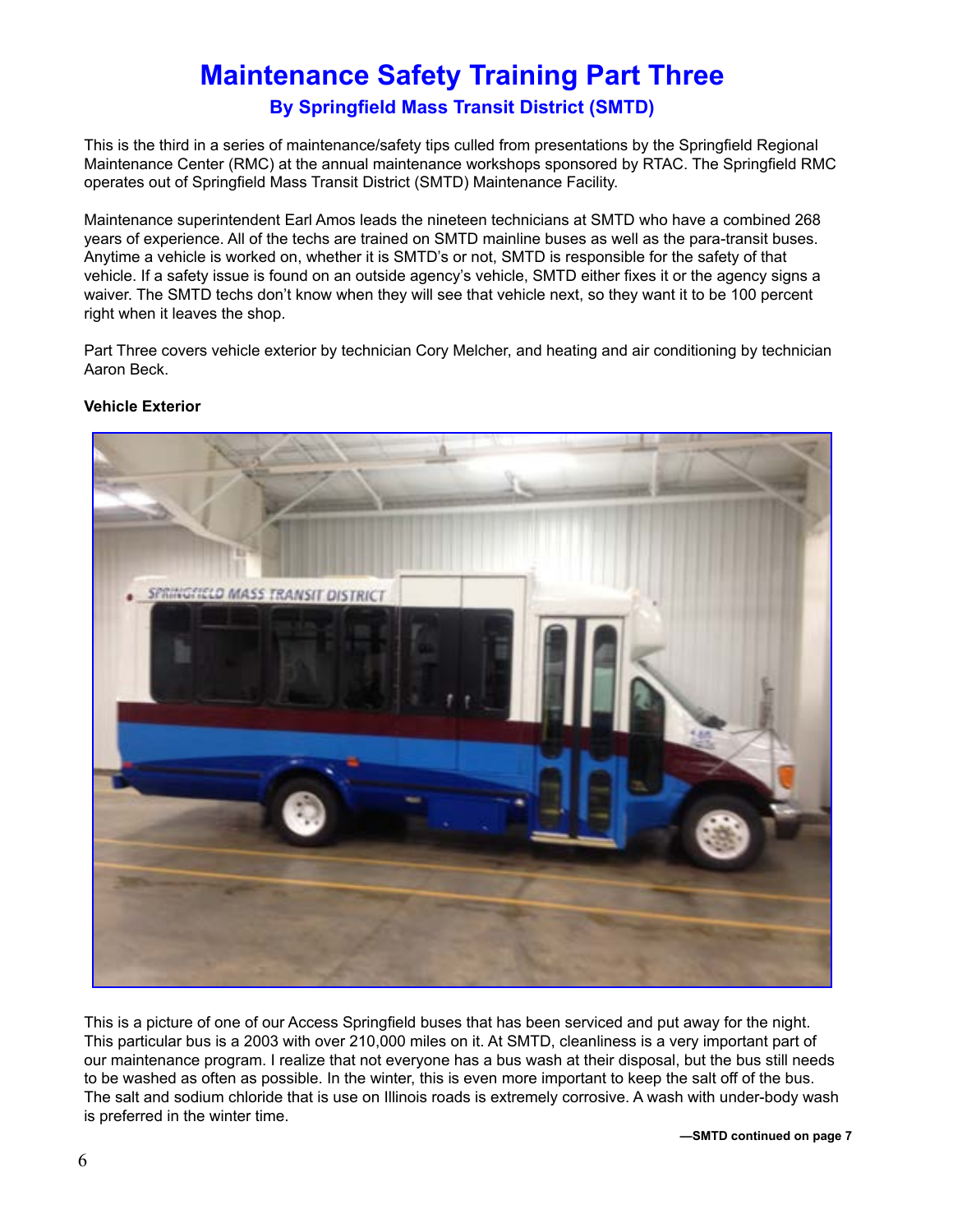**— SMTD continued from page 6**



Another area that is frequently overlooked is the headlights. Most modern vehicles use a Lexan or plastic lens with a bulb that goes in from the back as compared to a glass sealed beam that went in older vehicles. These plastic lenses are notorious for getting cloudy which greatly reduces the brightness of the light. It is possible to clean the film off of these and restore them to their original appearance. There are kits available to do this. This is also a service we provide here at SMTD.

#### **Heating and Air Conditioning**



Properly maintaining your heating and air conditioning system is important for the comfort and safety of your passengers and drivers. We check both the heat and the air conditioning systems year round. The photo to the left shows a plugged up cabin air filter. The cabin air filter filters the air coming out of the vents of the bus whether it is on heat, air conditioning, or vent. This is the air you and your passengers are breathing. Would you want to breathe air that passed through this filter? Most quick lube places and "mom and pop" garages know about the vehicle's cabin filter, but not the bus body manufacturer's filters. We also check and clean these filters at every service. In addition to a complete visual inspection of the systems, we check temperatures and pressures of the air conditioning system. By checking pressures it is sometimes possible to foresee a problem and repair it before it causes more damage.



This is an air conditioning line that has the outer covering ruptured. This line may be holding pressure now, but will most definitely fail. By catching this and repairing it before it fails completely, further damage to the system can be avoided.

**—SMTD continued on page 9**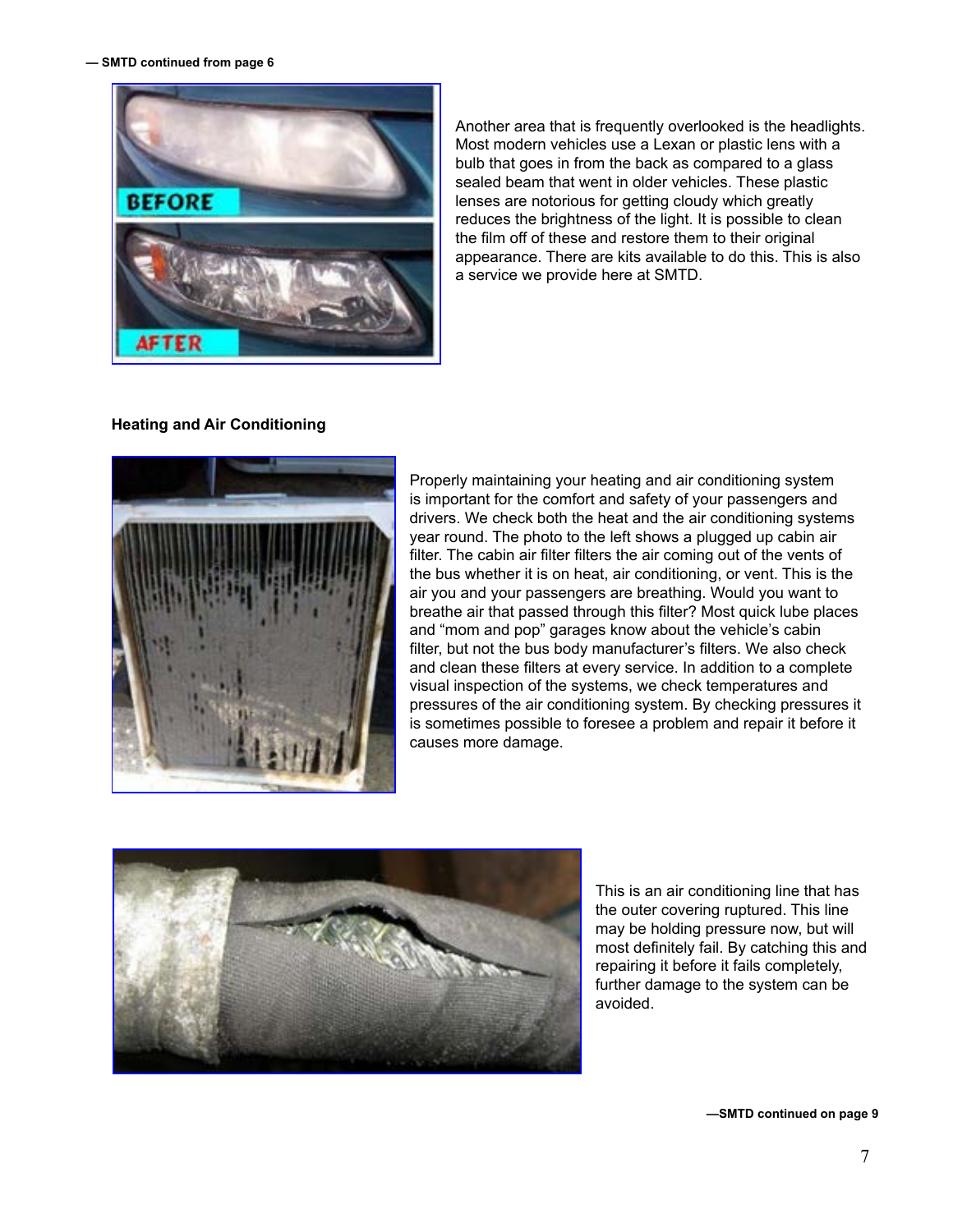## **TRANSIT MOVERS**

Transit Movers recognizes people in Illinois transit who have been promoted, changed responsibilities, moved to a different transit agency, etc. If there are people within your agency who fall into these categories, contact the RTAC staff at 800.526.9943, e-mail rtac@wiu.edu or fax 309.298.2162. Please include pictures!



Nathan Cobb recently accepted the position of transit director for McDonough County Public Transportation (MCPT). Nathan grew up in the Macomb area, attending Northwestern High School and then Western Illinois University, where he graduated in 2003 with a degree in business marketing with an emphasis in supply chain management. Nathan minored in manufacturing technology, specifically computer aided design. After college, Nathan moved to Bloomington, Illinois where he worked for a home builder, designing new construction home plans.

In 2008, Nathan moved back to the Macomb area to be closer to family and friends. He joined Western Illinois Regional Council (WIRC) as a housing inspector in 2009. Nathan then became the principal planner for WIRC, helping local communities with grants for energy projects and water and sewer improvements.

Nathan currently serves on Western Illinois University's Performing Arts Society Board of Directors. In his free time he enjoys golfing, being outdoors, bow hunting, and working around the home on various projects. Nathan resides in Macomb with his wife, Kate, and their dog, Zoe.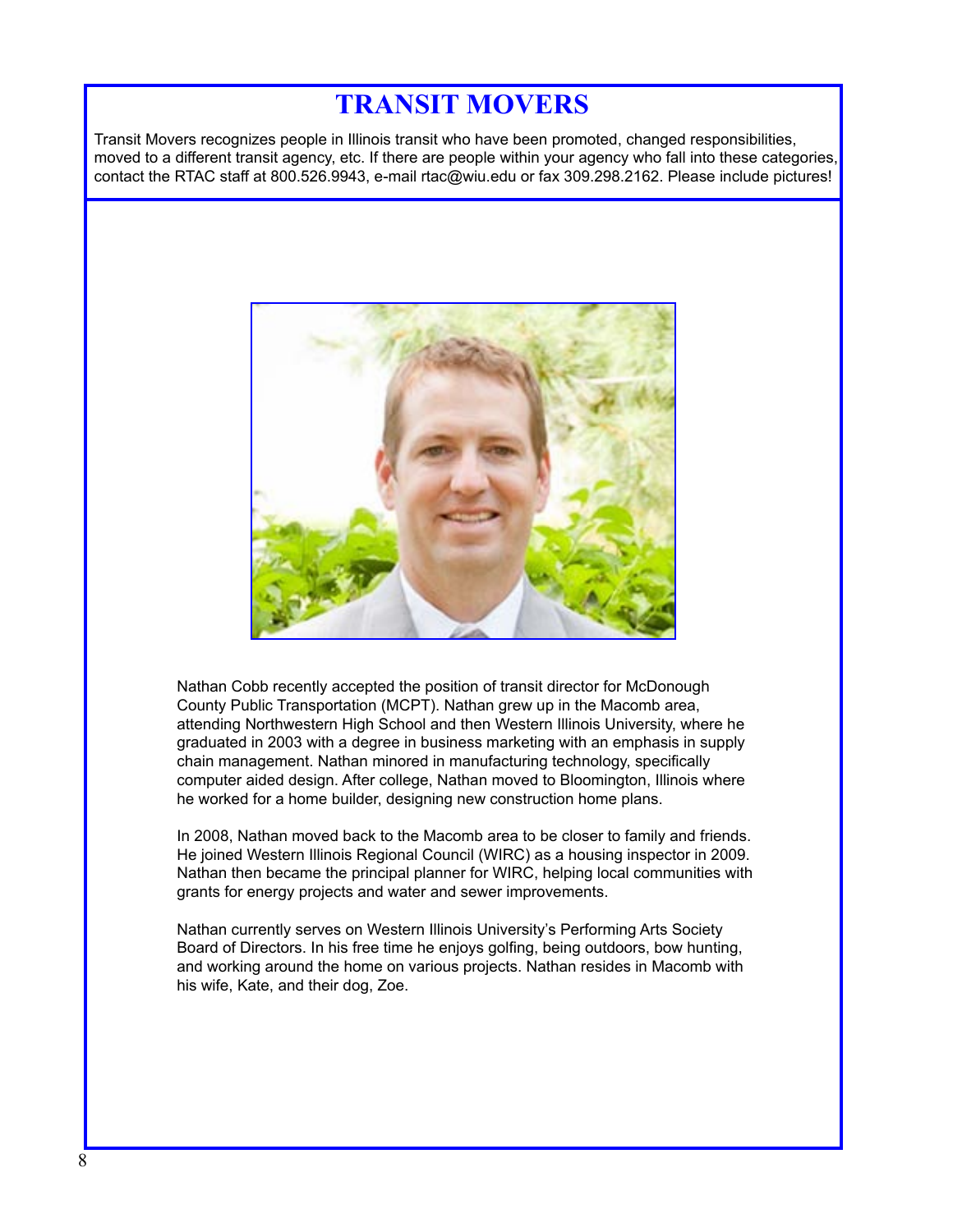#### **— SMTD continued from page 7**



The compressor on the left in this picture has had a catastrophic failure. The one on the right is a new compressor. When a compressor fails in this manner, debris can flow through the entire system damaging several other components.



This picture shows a two orifice tubes. The orifice tube acts as a filter in the system to catch small amounts of debris. A plugged orifice will result in a high pressure reading on the gauges and a loss of cooling. A problem in the system could be detected in this manner and repaired before a catastrophic failure occurs.



This picture is of sludge that came out of a system that had experienced catastrophic failure. Air conditioning systems should always be service by properly trained personnel. Most para-transit vehicles have a rear system, installed by the body manufacturer, which is integrated with the factory system. Be sure that the person servicing the system is aware of this and knows the proper capacities.

Keep your eye out for SMTD's Maintenance Safety Training, Part Four in the summer 2014 *Transreport.*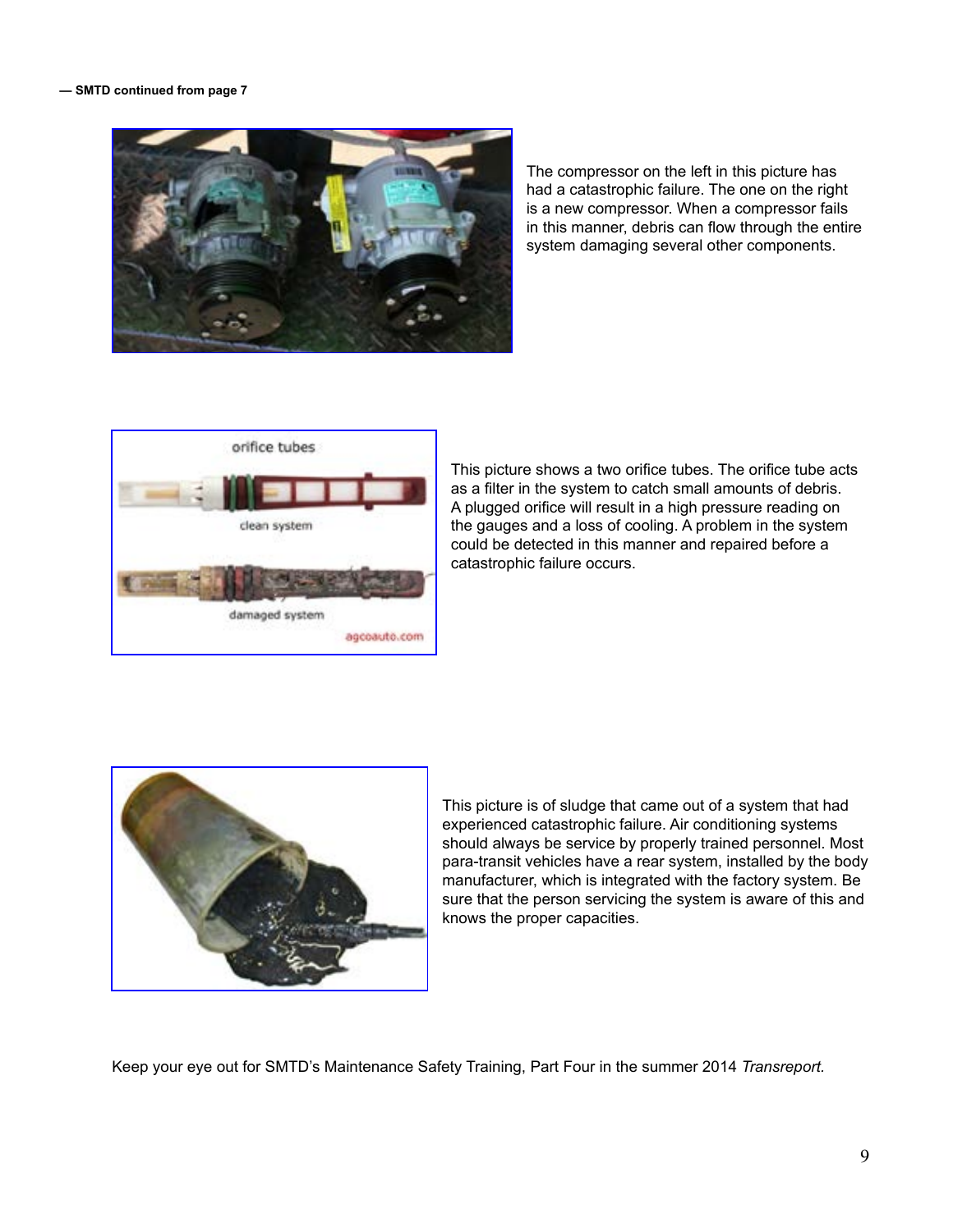## **Meet the New RTAP Advisory Council Members**

Please welcome new RTAP advisory council members Tia Blakeman (representing Section 5311), Maureen Mann (rural MTD), Tori McDaniel (Section 5311), Kim Taylor (Section 5310), and Bert Weber (Illinois Department on Aging).

For their years of dedicated service, we thank advisory council members whose terms recently expired: Kevin Carr, Bill Jung, Rich Machala and Anna Oestreich.



**Tia Marie Blakeman** is the finance manager of Monticello based Piatt County Public Transportation (Piattran), a department of Piatt County, Illinois. With a strong background in business management and event planning, Tia joined the Piattran team in December of 2009 and has played a key role in strengthening administrative controls and expanding the departments' resources. While her primary focus continues to be the care of Piattran's fiscal concerns and capital project development, Tia also provides leadership in the operational aspects of running the rural demand-response transit system. A lifelong resident of central Illinois, Tia likes to stay active and enjoys running, cycling, and taking a variety of classes at the local Y.



**Maureen Mann** has been the executive director at Shawnee Mass Transit District since July 2009. She earned her undergraduate degree in education from Southern Illinois University and her master's degree in administration from Southwest Missouri State University. Prior to joining Shawnee, Maureen worked in education for 30 years, serving as elementary school principal for eleven of those years.

Maureen often jokes that she used to have little kids and buses and now she has big kids and buses. She loves being in the transit business and has put together what she calls the best administrative team in the whole state. She says their input and passion for transit is what motivates her and makes her look good. She is honored to be part of the RTAP Advisory Council.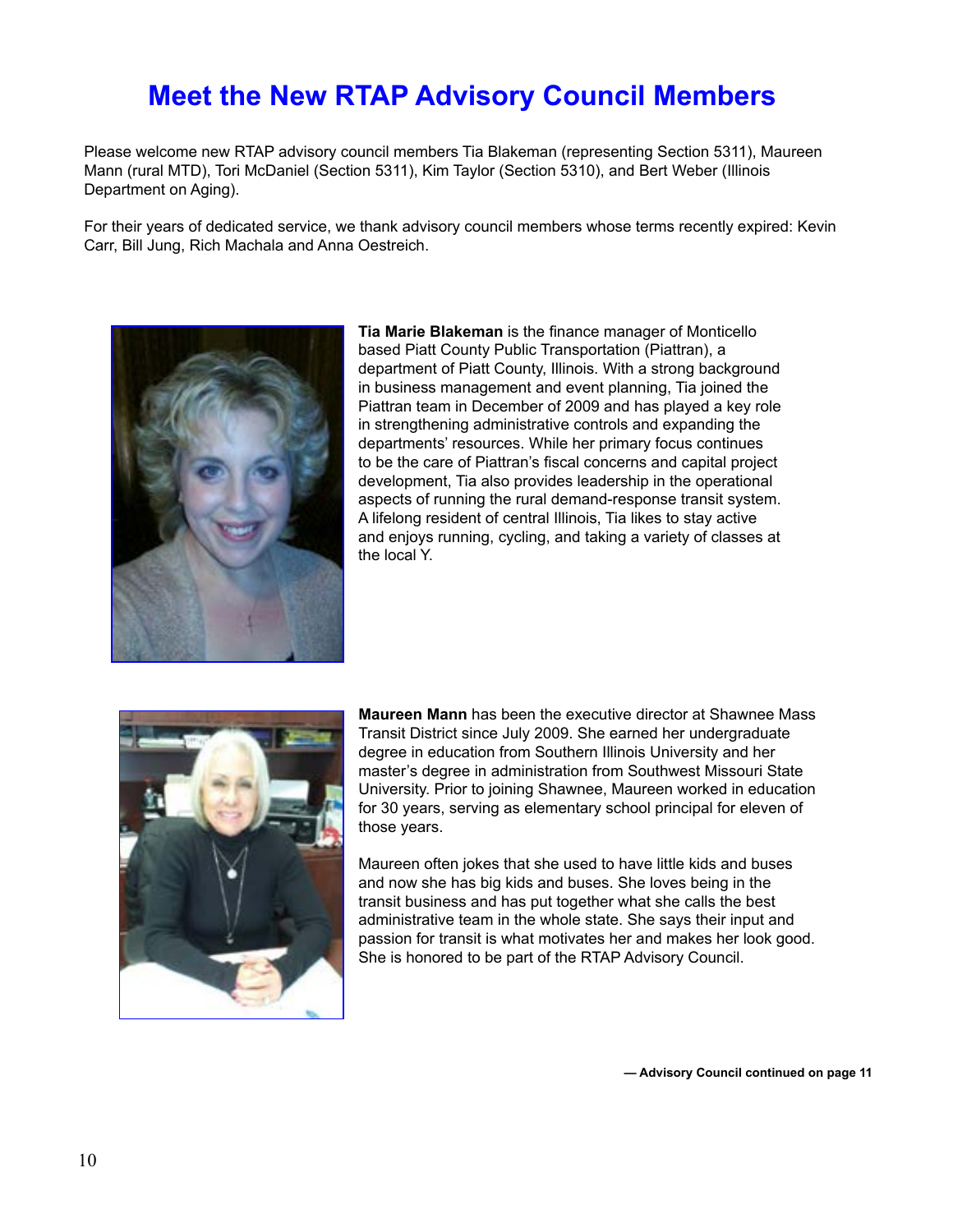

**Tori McDaniel** is the director of transportation for Whiteside County Public Transportation (WCPT). She has been with WCPT for two years and loves working in the transportation field. Tori earned a bachelor of science degree from Northern Illinois University, where she studied psychology and completed neuroscience research with her professor. She loves to spend time with her family and their two dogs. Tori has a 16 month old little girl who she says, "Keeps us busy!"



**Kim Taylor** is the executive director of FAYCO Enterprises, Inc., which serves Bond, Fayette, Montgomery, and surrounding counties. As executive director, she is responsible to the Board of Directors for the overall operation and funding of the non-profit organization. With over 30 years of experience in the provision of services to persons with disabilities, Kim has come to know not only the field of community services but also the critical role transportation plays in the lives of individuals with intellectual and developmental disabilities. Kim started at FAYCO in 1983, serving as division director of finance and support from 1992-2013, and as executive director since 2013. In her role as division director she directly supervised the transportation department within the agency with a fleet of over 40 vehicles, serving over 180 individuals on a daily basis. Kim is a Vandalia native who earned a Bachelor of Arts in organizational leadership from Greenville College in 1999, as well as degrees in accounting and data processing from Lakeland College.



**Bert Weber** is the regional coordinator/state co-disaster coordinator for the Illinois Department on Aging (DoA) Division of Home and Community Services. Bert graduated in 1975 from the University of Wisconsin, Oshkosh with a bachelor's degree in social work, and from Washington University, St. Louis, Missouri in 1979 with a master's degree in social work.

Bert began his professional career at a workshop serving developmentally disabled individuals, and then worked at a couple of area agencies on aging before joining DoA in 1980. His DoA experience spans the division of planning and resource development, the division of home and community services, and the bureau of community operations and technology. He is cochair for the department's disaster preparedness coordination and information designation, and is the department designee to the Interagency Coordinating Committee on Transportation. Bert has long been the department liaison to the Illinois rural transit community, and provides important support at the annual RTAC Roadeo.